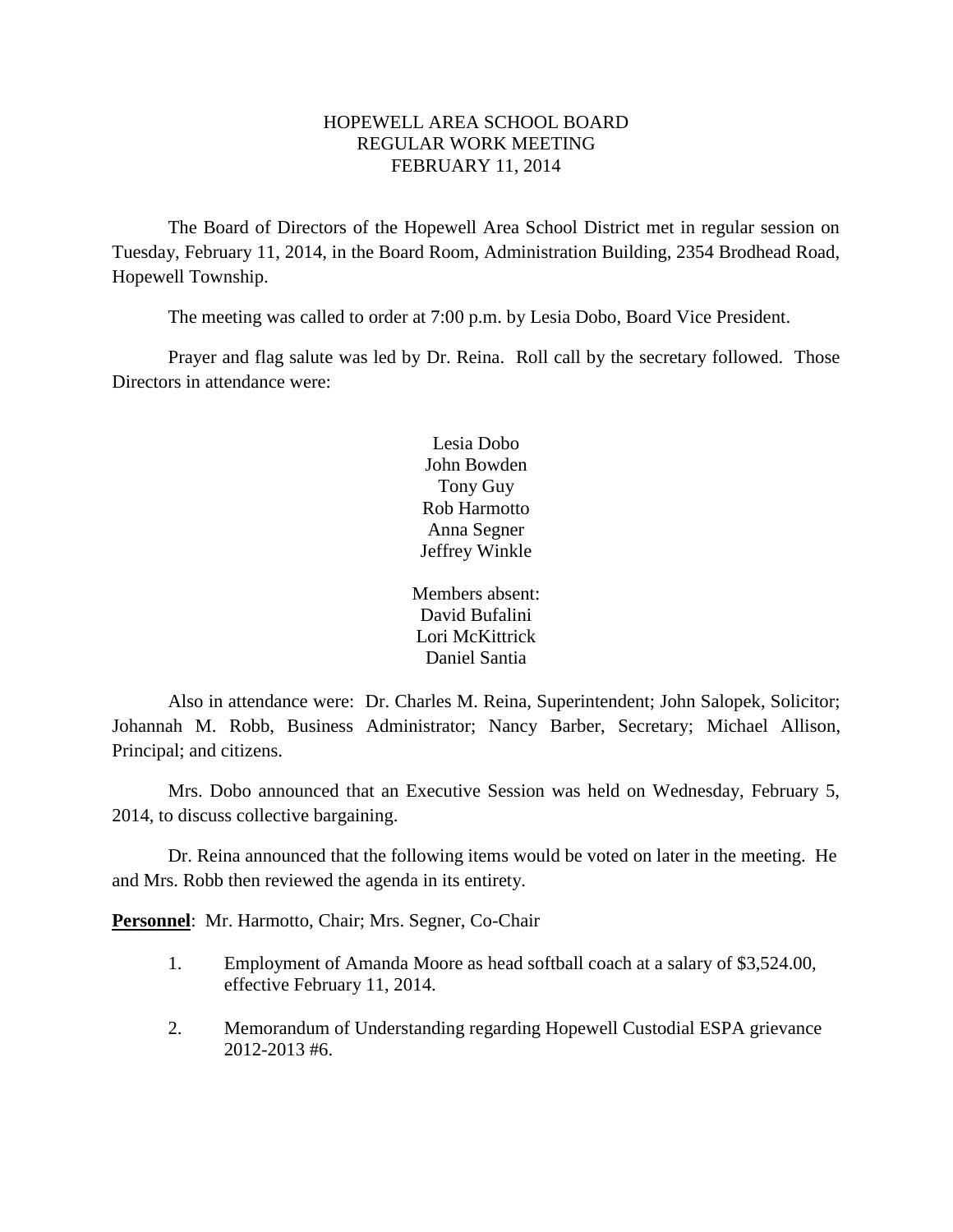### **Education/Curriculum/Instruction**

1. 2014-2015 School Calendar.

Dr. Reina congratulated Mr. Allison on being elected President of the National Secondary School Principals Association.

## **Athletics**

1. Cooperative Agreement between the Hopewell Area School District and the Aliquippa School District for boys and girls soccer at the high school level, pending PIAA and WPIAL approval.

## **Buildings and Grounds**

- 1. Request by Hopewell Youth Football to use the stadium for the upcoming 2014 football season.
- 2. Request by Hopewell Youth Football Cheerleaders to use Gyms A and B at the Junior High School for practice and tryouts April 22, 2014 through May 30, 2014 (Monday through Friday) from 6:00 p.m. until 8:00 p.m. and on Saturday, April 26, 2014 from 8:00 a.m. until 3:00 p.m.
- 3. Request by Abby Losco and Jessica Mateer to use the High School football field for the 3rd Annual Mad Skills Soccer Camp, June 9, 2014 through June 13, 2014 from 9:00 a.m. until 12:00 p.m. This is Abby's and Jessica's senior project. Proceeds go to the Women's Soccer Boosters.
- 4. Request by Hopewell Youth Baseball to use Gym B at the Junior High School from March 8, 2014 through April 26, 2014 for tryouts and practice.
- 5. Continued participation in the Western Pennsylvania Natural Gas Consortium for the purchase of natural gas for up to a three year term commencing with service after the final meter read date in August 2015

### **Personnel**

- 1. Employment of Rebecca Fischer as a substitute school nurse, effective February 6, 2014.
- 2. Increase in the daily rate for substitute nurses to \$100.00 per day.
- 3. Employment of Anthony DeNardis as a lifeguard.
- 4. Appointment of Mark McDonald as a volunteer assistant track coach, effective February 25, 2014.